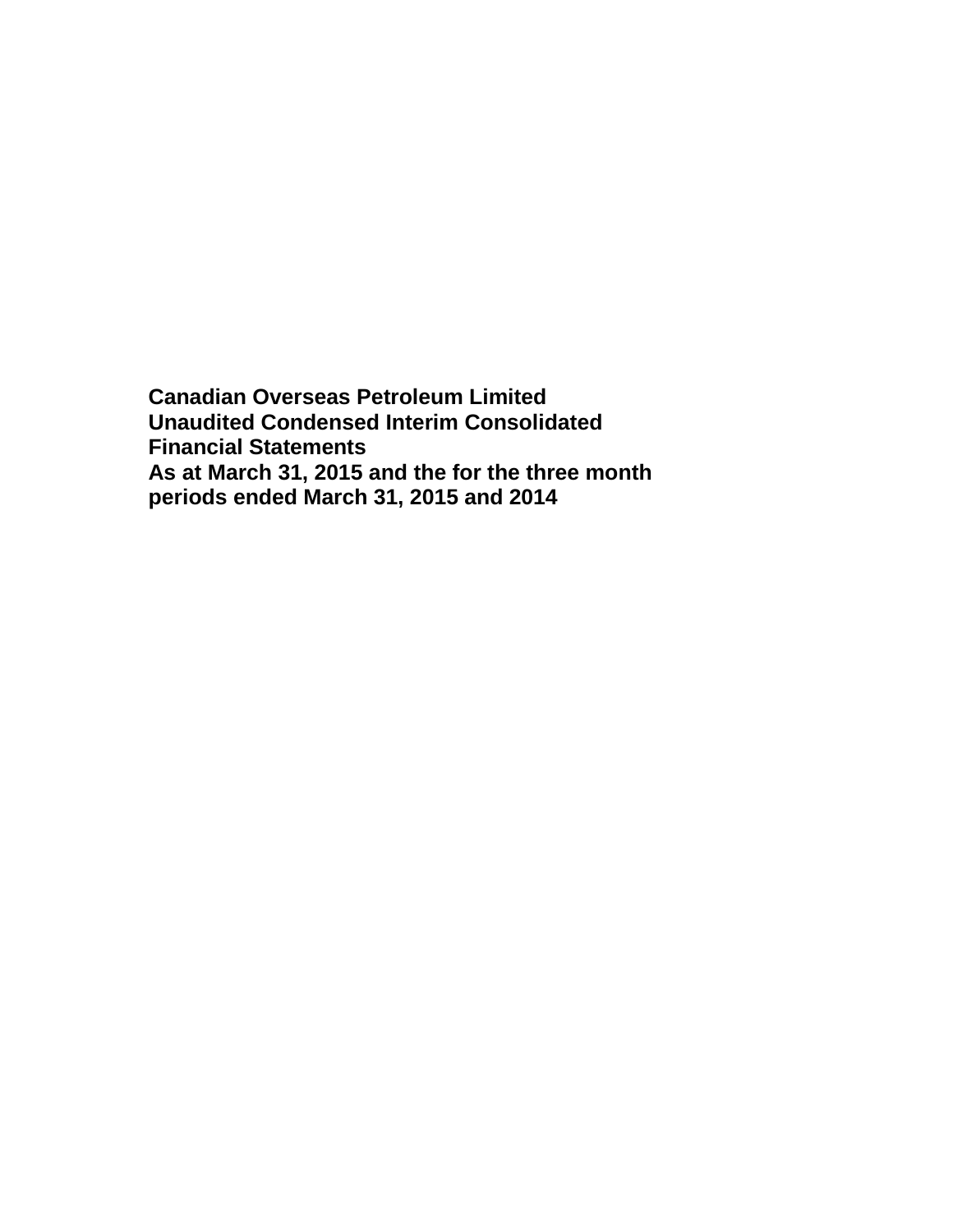#### **Management's Responsibility for Consolidated Financial Statements**

The information provided in these unaudited condensed interim consolidated financial statements is the responsibility of management. In the preparation of the statements, estimates are sometimes necessary to make a determination of future values for certain assets or liabilities. Management believes such estimates have been based on careful judgments and have been properly reflected in the accompanying consolidated financial statements.

Management maintains a system of internal controls to provide reasonable assurance that the Company's assets are safeguarded and to facilitate the preparation of relevant and timely information.

The audit committee has reviewed the unaudited condensed interim consolidated financial statements with management and the auditors, and has reported to the Board of Directors. The Board of Directors has approved the unaudited consolidated interim financial statements as presented.

*Signed "Arthur S. Millholland" Signed "Kristin Obreiter"* Arthur S. Millholland Kristin Obreiter President and Chief Executive Officer **Interim Chief Financial Officer Interim Chief Financial Officer** May 11, 2015 May 11, 2015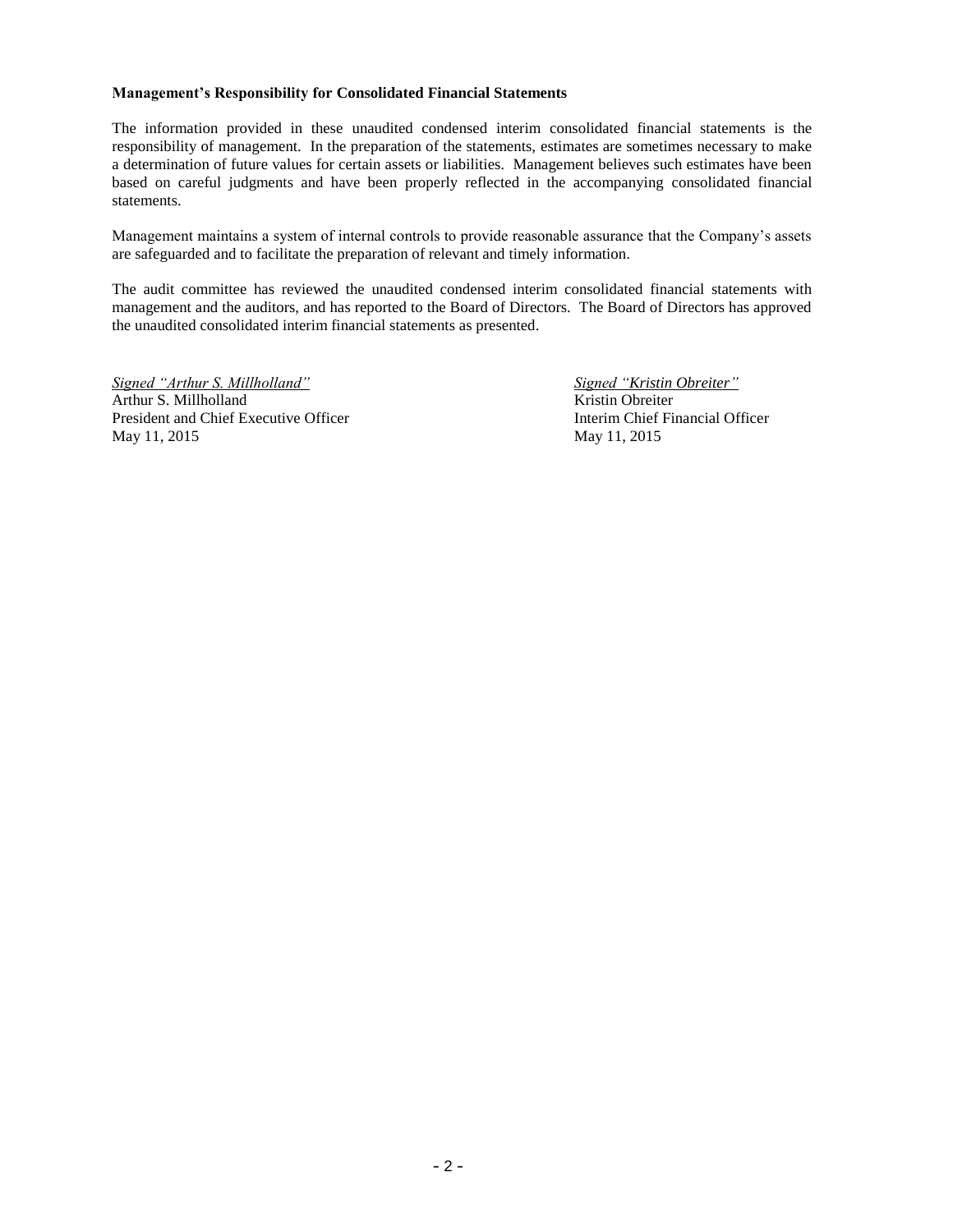# **Condensed Consolidated Statements of Financial Position (unaudited)**

**(in thousands of United States dollars)**

| As at                                             | March 31,    |      | December 31,<br>2014 | January 1,<br>2014 |
|---------------------------------------------------|--------------|------|----------------------|--------------------|
|                                                   | 2015         |      | (note 12)            | (note 12)          |
|                                                   |              |      |                      |                    |
| <b>Assets</b>                                     |              |      |                      |                    |
| Current                                           |              |      |                      |                    |
| Cash and cash equivalents (note 4)                | \$<br>2,451  | \$   | 4,705                | \$<br>2,241        |
| Accounts receivable                               | 212          |      | 134                  | 57                 |
| Prepaid expenses                                  | 260          |      | 354                  | 290                |
| Loan receivable                                   | 8            |      | 10                   | 11                 |
|                                                   | 2,931        |      | 5,203                | 2,599              |
| Deposits and prepayments                          | 53           |      | 63                   | 50                 |
| Investment in joint venture (note 5)              | 181          |      |                      |                    |
| Loan receivable                                   |              |      |                      | 12                 |
| Exploration and evaluation assets (note 6)        | 16,358       |      | 16,305               | 16,456             |
| Office equipment                                  | 115          |      | 134                  | 175                |
|                                                   | \$<br>19,638 | \$   | 21,705               | \$<br>19,292       |
| <b>Liabilities</b>                                |              |      |                      |                    |
| Current                                           |              |      |                      |                    |
| Accounts payable and accrued liabilities (note 7) | \$<br>1,378  | \$   | 1,380                | \$<br>1,747        |
|                                                   | 1,378        |      | 1,380                | 1,747              |
| Derivative liability (note 8a)                    | 49           |      | 57                   |                    |
|                                                   | 1,427        |      | 1,437                | 1,747              |
| <b>Shareholders' Equity</b>                       |              |      |                      |                    |
| Share capital (note 8)                            | 117,247      |      | 117,247              | 109,101            |
| Warrants (note $8(b)$ )                           | 2,612        |      | 2,612                |                    |
| Contributed capital reserve (note $8(c)$          | 48,014       |      | 48,014               | 48,014             |
| Deficit                                           | (147, 134)   |      | (145,002)            | (138, 449)         |
| Accumulated other comprehensive income            | (2,528)      |      | (2,603)              | (1,121)            |
|                                                   | 18,211       |      | 20,268               | 17,545             |
|                                                   | \$<br>19,638 | $\$$ | 21,705               | \$<br>19,292       |
| Nature of operations (note 1)                     |              |      |                      |                    |

#### **Commitments and contractual obligations (note 9) Going concern (note 2)**

See accompanying notes to the condensed consolidated financial statements.

# **Approved on behalf of the Board:**

| Signed "Arthur S. Millholland" | Signed "Rick Schmitt" |
|--------------------------------|-----------------------|
| Director                       | Director              |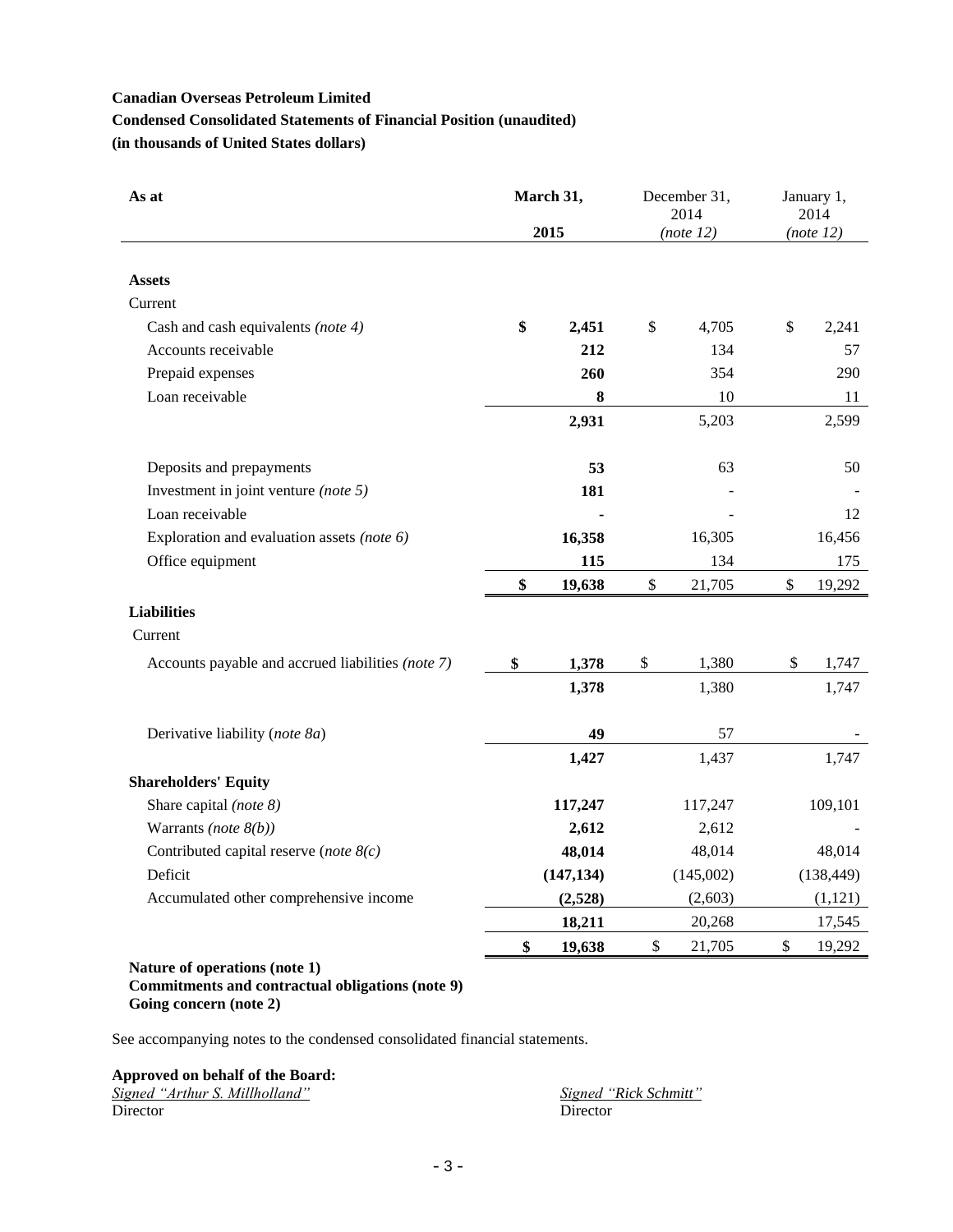$\qquad \qquad$ 

# **Condensed Consolidated Statements of Comprehensive Loss (unaudited)**

**(in thousands of United States dollars, except per share amounts)**

| For the three months ended March 31                | 2015          | 2014          |
|----------------------------------------------------|---------------|---------------|
|                                                    |               |               |
| <b>Operations</b>                                  |               |               |
| Pre-license costs (note 6)                         | \$<br>(50)    | \$<br>(255)   |
| Administrative                                     | (1,501)       | (1,224)       |
| Depreciation                                       | (13)          | (16)          |
|                                                    | (1, 564)      | (1, 495)      |
| <b>Finance income and costs</b>                    |               |               |
| Interest income                                    | 8             | 5             |
| Derivative gain                                    | 8             |               |
| Foreign exchange (loss) gain                       | (379)         | 578           |
|                                                    | (363)         | 583           |
| Loss before investments in joint ventures          | (1,927)       | (912)         |
| Loss on investment in joint venture (note $5$ )    | (205)         |               |
| Net loss                                           | (2,132)       | (912)         |
| Gain (loss) on translation of foreign subsidiaries | 75            | (618)         |
| Comprehensive loss                                 | \$<br>(2,057) | \$<br>(1,530) |
|                                                    |               |               |
| Loss per share (basic and diluted)                 | \$<br>(0.01)  | \$<br>(0.00)  |
| Comprehensive loss per share (basic and diluted)   | \$<br>(0.01)  | \$<br>(0.00)  |
| Weighted average number of shares outstanding      | 402,050,497   | 333,717,720   |

See accompanying notes to the condensed consolidated financial statements.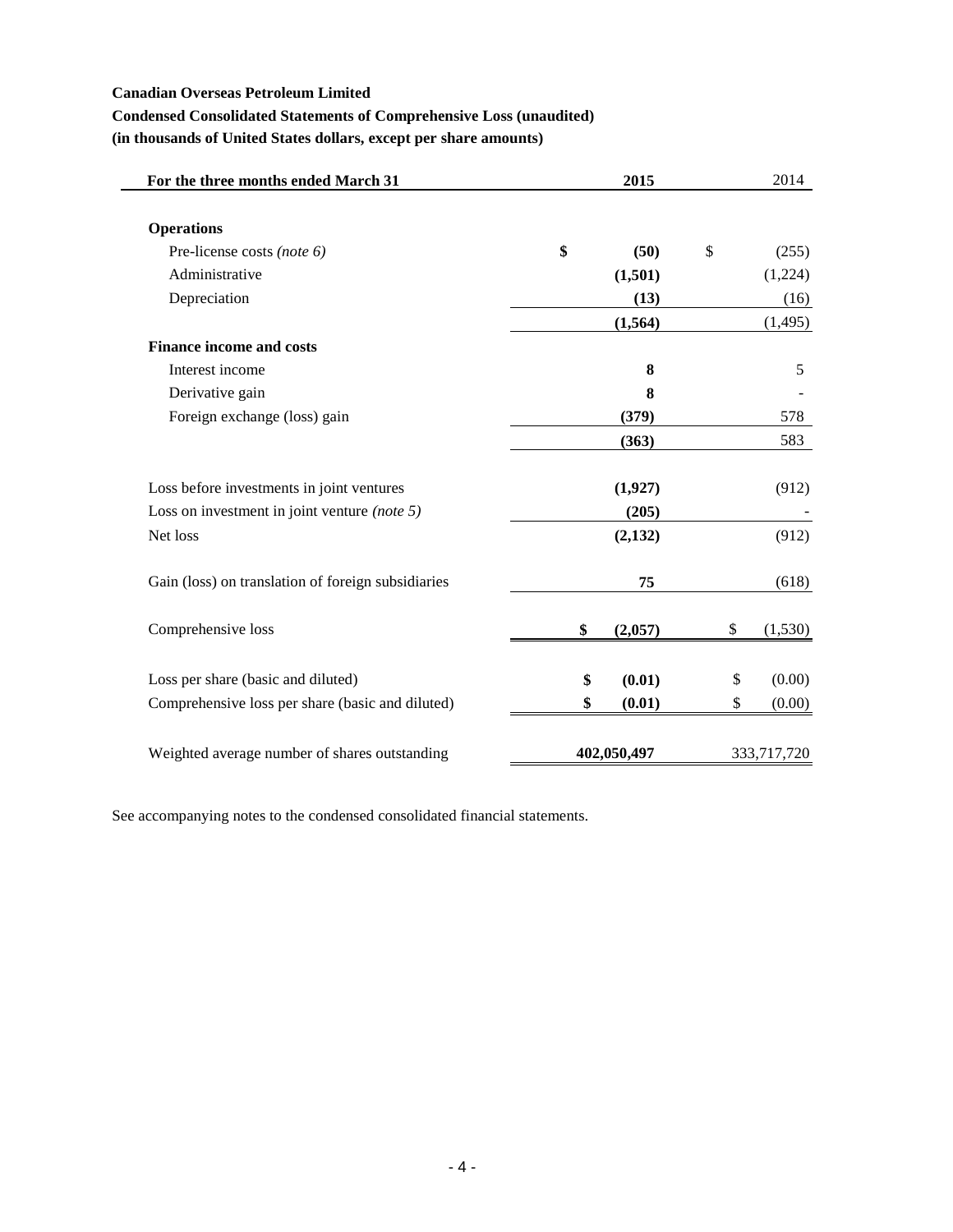# **Condensed Consolidated Statements of Changes in Equity (unaudited)**

**(in thousands of United States dollars)**

|                                             |                |                 |                    |                | <b>Accumulated</b> |               |
|---------------------------------------------|----------------|-----------------|--------------------|----------------|--------------------|---------------|
|                                             |                |                 | <b>Contributed</b> |                | <b>Other</b>       |               |
|                                             | <b>Share</b>   |                 | Capital            |                | Comprehensive      | <b>Total</b>  |
|                                             | Capital        | <b>Warrants</b> | <b>Reserve</b>     | <b>Deficit</b> | Loss               | <b>Equity</b> |
| <b>Balance at January 1, 2014</b>           | 109,101<br>\$  | \$<br>٠         | \$<br>48,014       | \$ (138, 449)  | \$<br>(1,121)      | 17,545<br>\$  |
| Comprehensive loss for the<br>period        |                |                 |                    | (912)          | (618)              | (1,530)       |
| <b>Balance at March 31, 2014</b>            | \$109,101      | \$              | \$48,014           | \$ (139,361)   | \$<br>(1,739)      | \$16,015      |
| <b>Balance at December 31, 2014</b>         | 117,247<br>\$  | \$2,612         | \$<br>48,014       | \$ (145,002)   | \$<br>(2,603)      | \$<br>20,268  |
| Comprehensive (loss) gain for<br>the period | $\blacksquare$ | ۰               | ۰                  | (2,132)        | 75                 | (2,057)       |
| <b>Balance at March 31, 2015</b>            | \$117,247      | \$<br>2,612     | \$48,014           | \$ (147, 134)  | \$<br>(2,528)      | \$<br>18,211  |

**(1)**As at March 31, 2015, the accumulated other comprehensive income balance consists of unrealized foreign exchange on translation of foreign subsidiaries.

See accompanying notes to the condensed consolidated financial statements.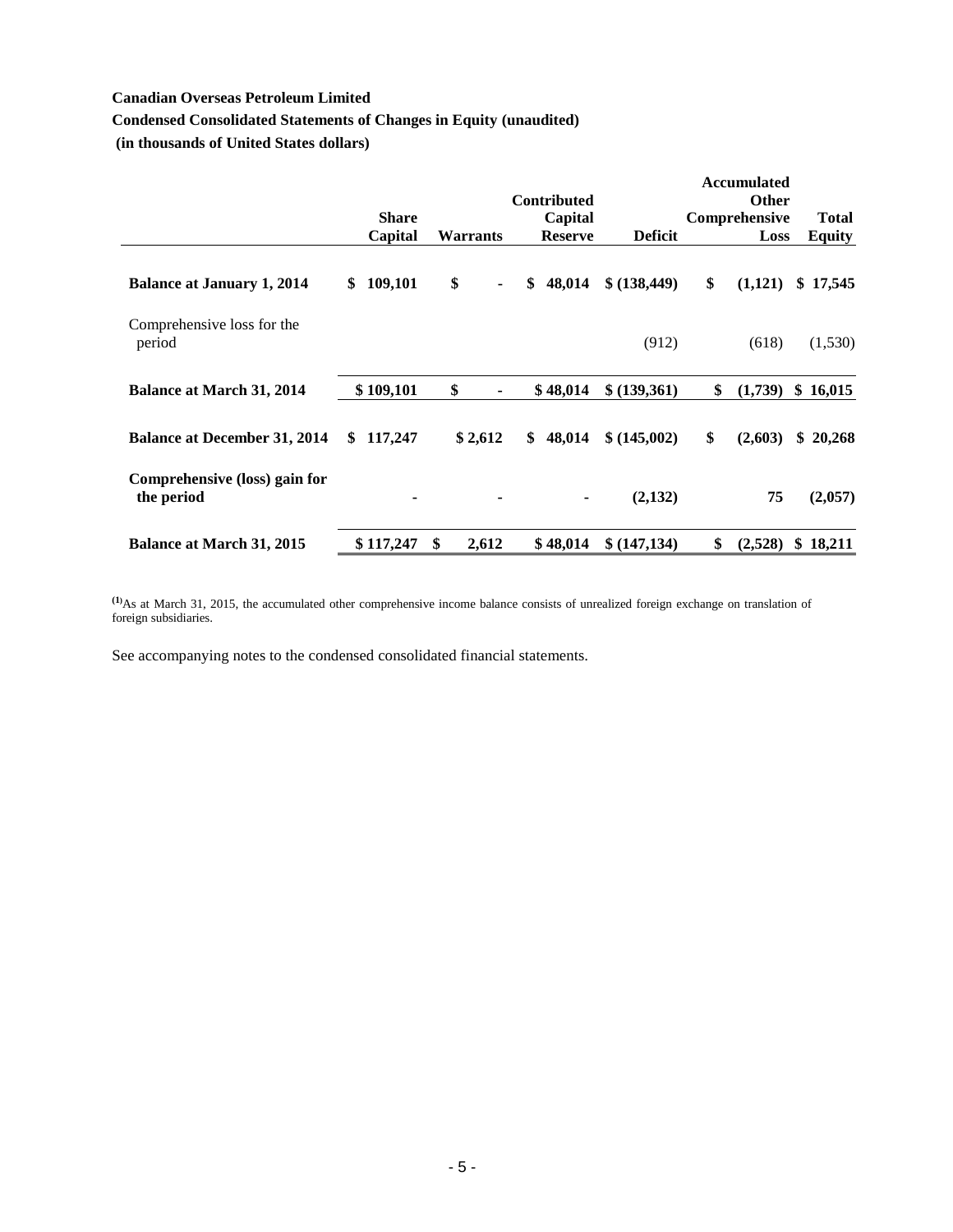# **Condensed Consolidated Statements of Cash Flows (unaudited)**

**(in thousands of United States dollars)**

| For the three months ended March 31                                                   | 2015          | 2014        |
|---------------------------------------------------------------------------------------|---------------|-------------|
| <b>Cash Used In Operating Activities</b>                                              |               |             |
| Loss                                                                                  | \$<br>(2,132) | \$<br>(912) |
| Interest income                                                                       | (8)           | (5)         |
| Add (deduct) non-cash items:                                                          |               |             |
| Derivative gain (note 8)                                                              | (8)           |             |
| Depreciation                                                                          | 13            | 16          |
| Loss on investment in joint venture (note $5$ )                                       | 205           |             |
| Unrealized foreign exchange gain                                                      | 408           | (687)       |
| Funds used in operations                                                              | (1,522)       | (1,588)     |
| Net change in non-cash working capital (note 11)                                      | 18            | 843         |
|                                                                                       | (1,504)       | (745)       |
| <b>Financing Activities</b>                                                           |               |             |
| Net change in non-cash working capital (note 11)                                      |               | (431)       |
|                                                                                       |               | (431)       |
| <b>Investing Activities</b>                                                           |               |             |
| Additions to office equipment                                                         | (4)           |             |
| Additions to exploration and evaluation assets                                        |               |             |
| (note 6)                                                                              | (54)          | (189)       |
| Additions to investment in joint venture (note $5$ )                                  | (386)         |             |
| Interest income                                                                       | 8             | 5           |
| Net change in non-cash working capital (note 11)                                      |               | 75          |
|                                                                                       | (436)         | (109)       |
| Decrease in cash and cash equivalents<br>during the period                            | (1,940)       | (1,285)     |
|                                                                                       |               |             |
| Effect of foreign exchange on cash and cash<br>equivalents held in foreign currencies | (314)         | (54)        |
| Cash and cash equivalents, beginning of period                                        | 4,705         | 2,241       |
| Cash and cash equivalents, end of period                                              | \$<br>2,451   | \$<br>902   |

See accompanying notes to the condensed consolidated financial statements.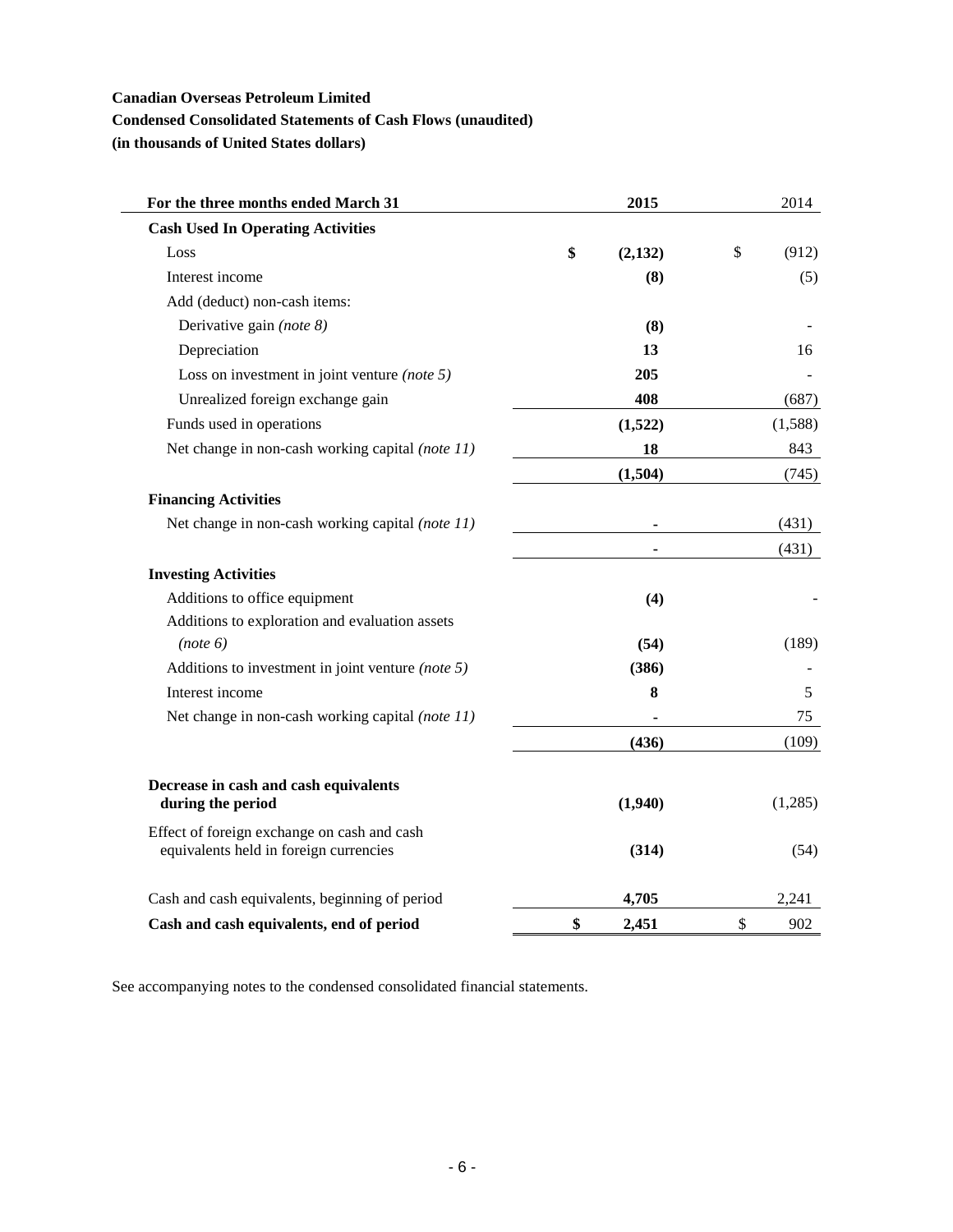# **1. NATURE OF OPERATIONS**

Canadian Overseas Petroleum Limited ("COPL" or the "Company"), is a widely-held publicly traded company incorporated and domiciled in Canada. The Company's common shares are traded on the TSX Venture Exchange in Canada and the London Stock Exchange in the UK. The Company's registered office is in Calgary, Alberta at  $400$ ,  $604 - 1$ <sup>st</sup> Street SW.

COPL and its subsidiaries are involved in the identification, acquisition, exploration and development of oil and natural gas offshore reserves. As at March 31, 2015, the Company has the following subsidiaries, all of which are wholly-owned:

- COPL Technical Services Limited, which is involved in providing technical services to the COPL group of companies;
- Canadian Overseas Petroleum (UK) Limited ("COPL UK"), which conducts the Company's operations in the United Kingdom ("UK");
- Canadian Overseas Petroleum (Bermuda Holdings) Limited and Canadian Overseas Petroleum (Bermuda) Limited ("COPL B"), which were incorporated to conduct operations offshore Liberia; and
- Canadian Overseas Petroleum (Namibia) Limited, which was incorporated in Bermuda in October 2014.

The Company, along with an unrelated company, Shoreline Energy International Limited, incorporated Shoreline Canoverseas Petroleum Development Corporation Limited ("ShoreCan") in October 2014 in Bermuda to focus on acquisitions of upstream oil and gas exploration, development and producing assets in sub-Saharan Africa. Both partners hold a 50% interest in the joint venture.

On February 12, 2015, Canadian Overseas Petroleum (Nigeria) Limited was dissolved and removed from the Register of Companies in Bermuda, as the company ceased to carry on business, had discharged in full the liabilities to all its known creditors, and distributed its surplus assets in accordance with the Companies Act 1981 (Bermuda).

On February 23, 2015, the Company resolved to remove COPL New Zealand Limited from the New Zealand Register of Companies as the company ceased to carry on business, had discharged in full the liabilities to all its known creditors, and distributed its surplus assets in accordance with its constitution and section  $318(1)(d)(i)$ of the Companies Act 1993 (New Zealand).

## **2. BASIS OF PREPARATION AND GOING CONCERN**

#### *Basis of Preparation and Compliance*

The Company's unaudited condensed interim consolidated financial statements ("financial statements") have been prepared in accordance with International Accounting Standard ("IAS") 34, "Interim Financial Reporting" following acceptable accounting policies under International Financial Reporting Standards ("IFRS") and are reported in thousands of United States dollars ("\$"). The Company's financial statements should be read in conjunction with the Company's audited annual consolidated financial statements as at and for the years ended December 31, 2014 and 2013, which outline the Company's significant accounting policies in Note 3 thereto, which have been applied consistently in these financial statements, except as noted below, as well as the Company's critical accounting judgments and key sources of estimation uncertainty which are also set out in Note 3 thereto.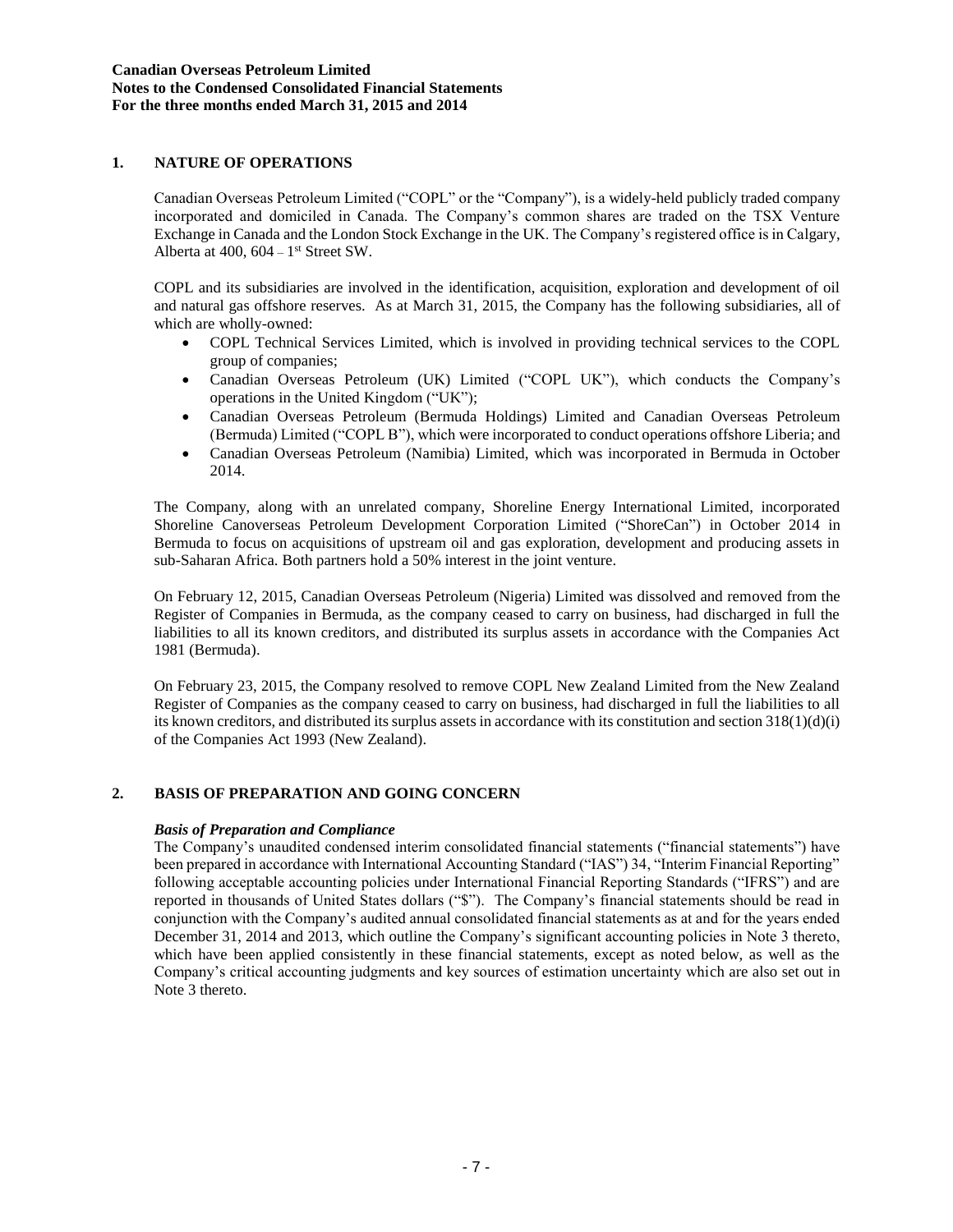### **Canadian Overseas Petroleum Limited Notes to the Condensed Consolidated Financial Statements For the three months ended March 31, 2015 and 2014**

## **2. BASIS OF PREPARATION AND GOING CONCERN (continued)**

#### *Going Concern*

These financial statements are prepared on a going concern basis which assumes that the Company will be able to realize its assets and discharge its liabilities in the normal course of business.

Currently, the Company does not have material cash inflows and/or adequate financing to develop profitable operations. The Company is pursuing exploration projects and contracts that will require substantial additional financing before they are able to generate positive operating cash flows. Accordingly, the Company's continued successful operations are dependent on its ability to obtain additional financing. There is no assurance that the Company will be able to obtain adequate financing in the future or that such financing will be obtained on terms advantageous to the Company. With no assurance such financing will be obtained in 2015, there may be significant doubt the Company will be able to continue as a going concern. These financial statements do not give effect to adjustments that would be necessary to the carrying values and classifications of assets and liabilities should the Company be unable to continue as a going concern.

The financial statements were authorized for issue by the Company's Board of Directors on May 11, 2015.

# **3. SIGNIFICANT ACCOUNTING POLICY CHANGES**

#### *Change in functional and presentation currency*

Effective January 1, 2015 the functional currency was changed from the Canadian dollar to the United States dollar for the Company. The measurement change is due to the focus of the Company in sub-Saharan Africa, for which costs are denominated in United States dollars ("USD"). As a result of the Company's focus in areas with USD functional currencies, the Company has also re-denominated the intercompany debt agreements to USD.

Effective January 1, 2015, the Company's presentation currency was changed from the Canadian dollar ("CAD") to the USD. The change in presentation currency is to better reflect the Company's business activities and to improve investors' ability to compare the Company's financial results. This change has been applied retrospectively as if the new presentation currency had always been the Company's presentation currency. For comparative balances, assets and liabilities are translated at the rate prevailing at the reporting date. The statements of comprehensive income (loss) were translated at the average exchange rates for the reporting period or at the exchange rate prevailing at the date of the transaction. Exchange differences arising on translation were taken into cumulative translation adjustment in shareholder's equity. See Note 12 for the resulting change in presentation currency on comparative figures.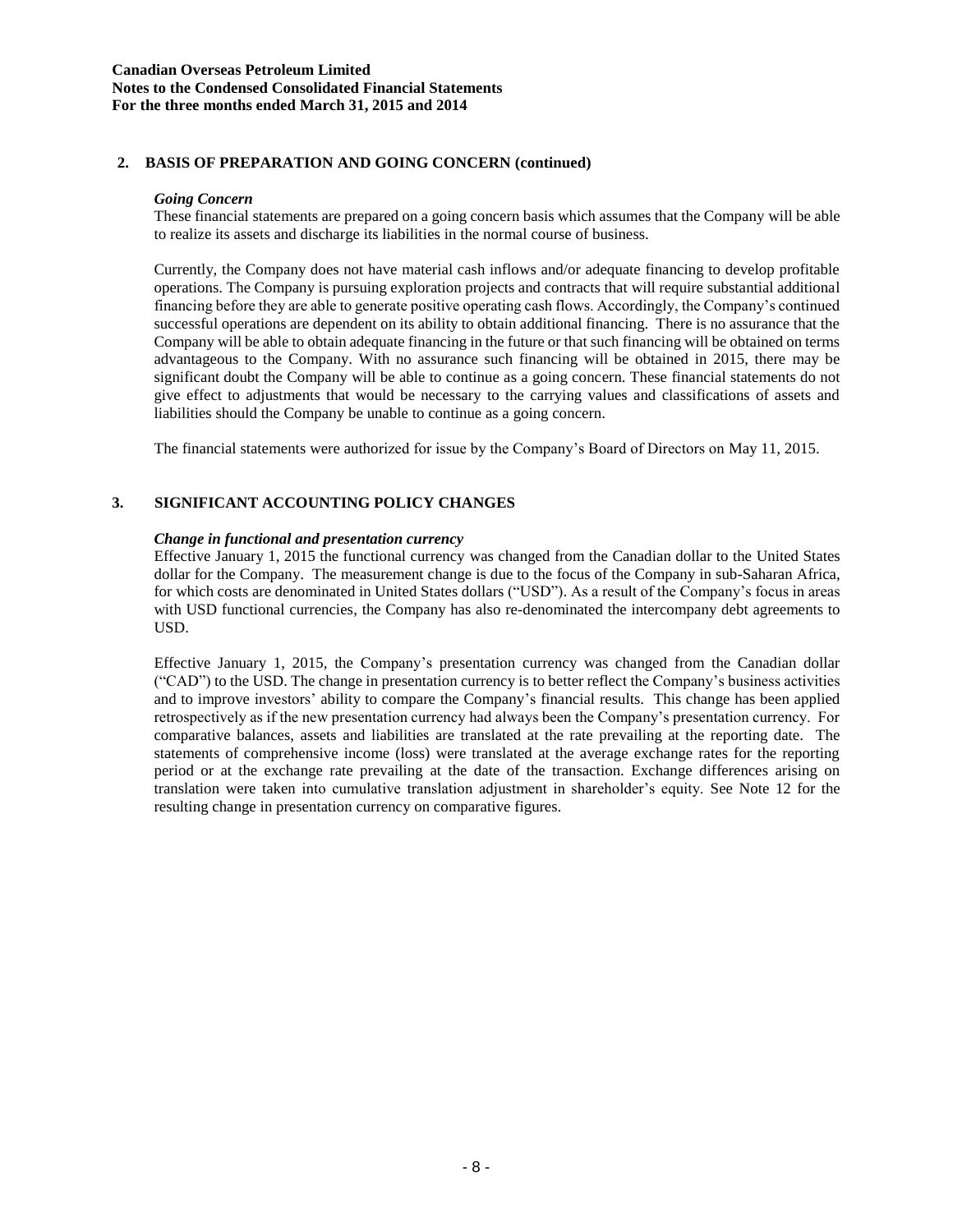# **4. CASH AND CASH EQUIVALENTS**

| (\$000's)            | <b>March 31, 2015</b> |       | December 31, 2014 |       | January 1. | 2014  |
|----------------------|-----------------------|-------|-------------------|-------|------------|-------|
| Cash                 | ۰D                    | 2,356 |                   | 4.601 | J)         | .,987 |
| Credit card deposits |                       | 95    |                   | 104   |            | 254   |
|                      | ۱D                    | 2.451 | J.                | 4.705 |            | 2.241 |

Cash balances earn interest, whenever possible, at floating rates based on daily bank deposit rates.

Credit card deposits are bank deposits that cover the maximum credit limit available for corporate credit cards.

The fair value of cash and cash equivalents was \$2.5 million as at March 31, 2015 (\$4.7 million as at December 31, 2014 and \$2.2 million as at January 1, 2014). The Company deposits its cash with reputable Canadian, UK and Bermuda banks. The Company did not have any overdraft facilities in place as at March 31, 2015, December 31, 2014 and January 1, 2014.

# **5. INVESTMENT IN JOINT VENTURE**

The Company currently holds a 50% interest in a jointly controlled entity, ShoreCan, to focus on acquisitions of upstream oil and gas exploration, development and producing assets in sub-Saharan Africa. The determination of ShoreCan as a joint venture was based on ShoreCan's structure through a separate legal entity whereby neither the legal form nor the contractual arrangement give the rights to the owners to the assets and obligations for the liabilities within the normal course of business, nor does it give the rights to the economic benefits of the assets or responsibility for settling liabilities associated with the arrangement.

On February 20, 2015, ShoreCan entered into a commercial acquisition, ratified by the Ministry of Energy in Namibia, of an 80% interest in three blocks offshore Namibia. The blocks are defined as 1708, 1709 and 1808.

On March 4, 2015, ShoreCan entered into a farm-in option agreement to acquire a 60% participating interest in the Petroleum Exploration License and Petroleum Agreement with respect to the Kimbiji and Latham offshore Blocks in Tanzania. On exercise of the option and receipt of approval from the Tanzanian authorities, ShoreCan will assume operatorship of these offshore blocks.

As at March 31, 2015, ShoreCan has commitments of \$0.3 million for annual license fees due in the fourth quarter of 2016 and \$7.0 million which relate to a minimum work programme to be carried out by the second quarter of 2017, under its exploration license in Namibia. In the event that the acquisition of seismic data does not occur in accordance with the work programme, there is no financial penalty to ShoreCan and the license is subject to forfeiture after that date. ShoreCan is currently exploring alternatives for raising sufficient capital to complete the minimum work programme, and plans to proceed under the terms of the exploration license. ShoreCan has capitalized costs in Namibia of \$0.3 million as at March 31, 2015 (December 31, 2014 - \$nil).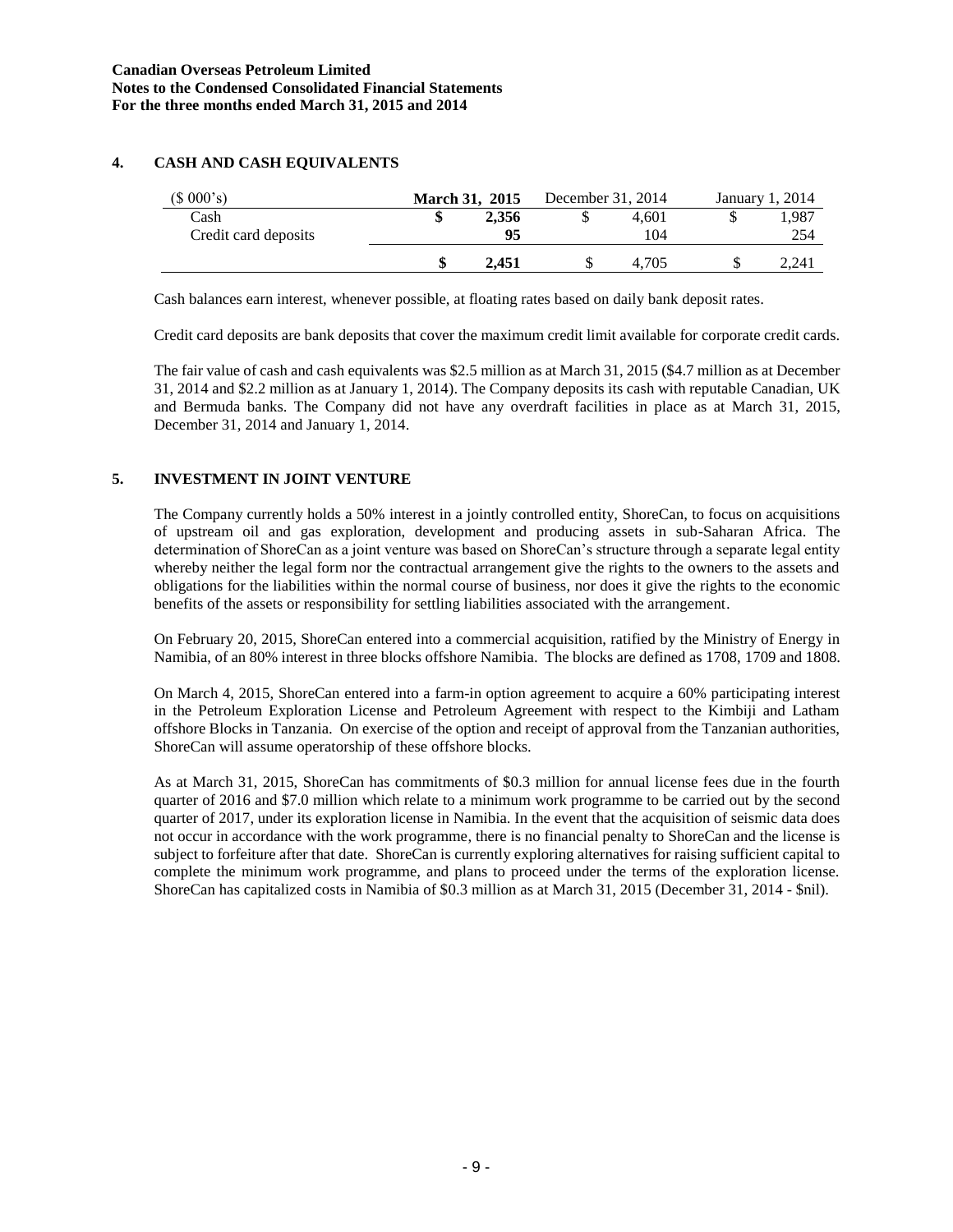# **5. INVESTMENT IN JOINT VENTURE (continued)**

Summarized below is the financial information for ShoreCan accounted for using the equity method.

| <b>Results of Operations</b>                       |                       |                       |
|----------------------------------------------------|-----------------------|-----------------------|
| (\$000's)                                          | <b>March 31, 2015</b> | December 31, 2014     |
| Revenues                                           | \$                    | S                     |
| Expenses                                           | 410                   |                       |
| Net Loss                                           | (410)                 |                       |
| Share of equity investment (percent)               | 50%                   | 50%                   |
| Loss on investment in joint venture                | (205)<br>\$           |                       |
|                                                    |                       |                       |
| <b>Balance Sheets</b>                              |                       |                       |
| (\$000's)                                          | <b>March 31, 2015</b> | As at January 1, 2014 |
|                                                    |                       | and December 31, 2014 |
| <b>Current Assets</b>                              | $\frac{1}{22}$        |                       |
| Non-current assets                                 | <b>340</b>            |                       |
| Current liabilities                                |                       |                       |
| Non-current liabilities                            |                       |                       |
| <b>Net Assets</b>                                  | 362                   |                       |
| Share of net assets (percent)                      | 50%                   | 50%                   |
| Carrying amount in statement of financial position | \$<br>181             |                       |

## **6. EXPLORATION AND EVALUATION ASSETS**

|                                |    | Liberia | <b>New Zealand</b> |       | <b>TOTAL</b> |
|--------------------------------|----|---------|--------------------|-------|--------------|
| (\$000's)                      |    |         |                    |       |              |
| As at January 1, 2014          | \$ | 15,844  |                    | 612   | \$<br>16,456 |
| <b>Additions</b>               |    | 461     |                    | 98    | 559          |
| Recovery                       |    |         |                    | (73)  | (73)         |
| Net effect of foreign exchange |    | ۰       |                    | (43)  | (43)         |
| Derecognition                  |    |         |                    | (594) | (594)        |
| As at December 31, 2014        | \$ | 16,305  |                    |       | \$<br>16,305 |
| Additions                      |    | 53      |                    |       | 53           |
| As at March 31, 2015           | ው  | 16.358  | \$                 |       | 16,358       |

## *Liberia*

The Company holds a 17% working interest in Block LB-13 offshore Liberia, with the remaining 83% being held by ExxonMobil Exploration and Production Liberia Limited, who is the operator under this license.

At March 31, 2015, the \$16.4 million recognized as exploration and evaluation assets consists mainly of 3D seismic and capitalized geological evaluation work conducted on Block LB-13.

#### *Pre-license costs*

During the three months ended March 31, 2015, the Company incurred approximately \$50,000 (2014 - \$0.3 million) of pre-license costs related to areas in sub-Saharan Africa.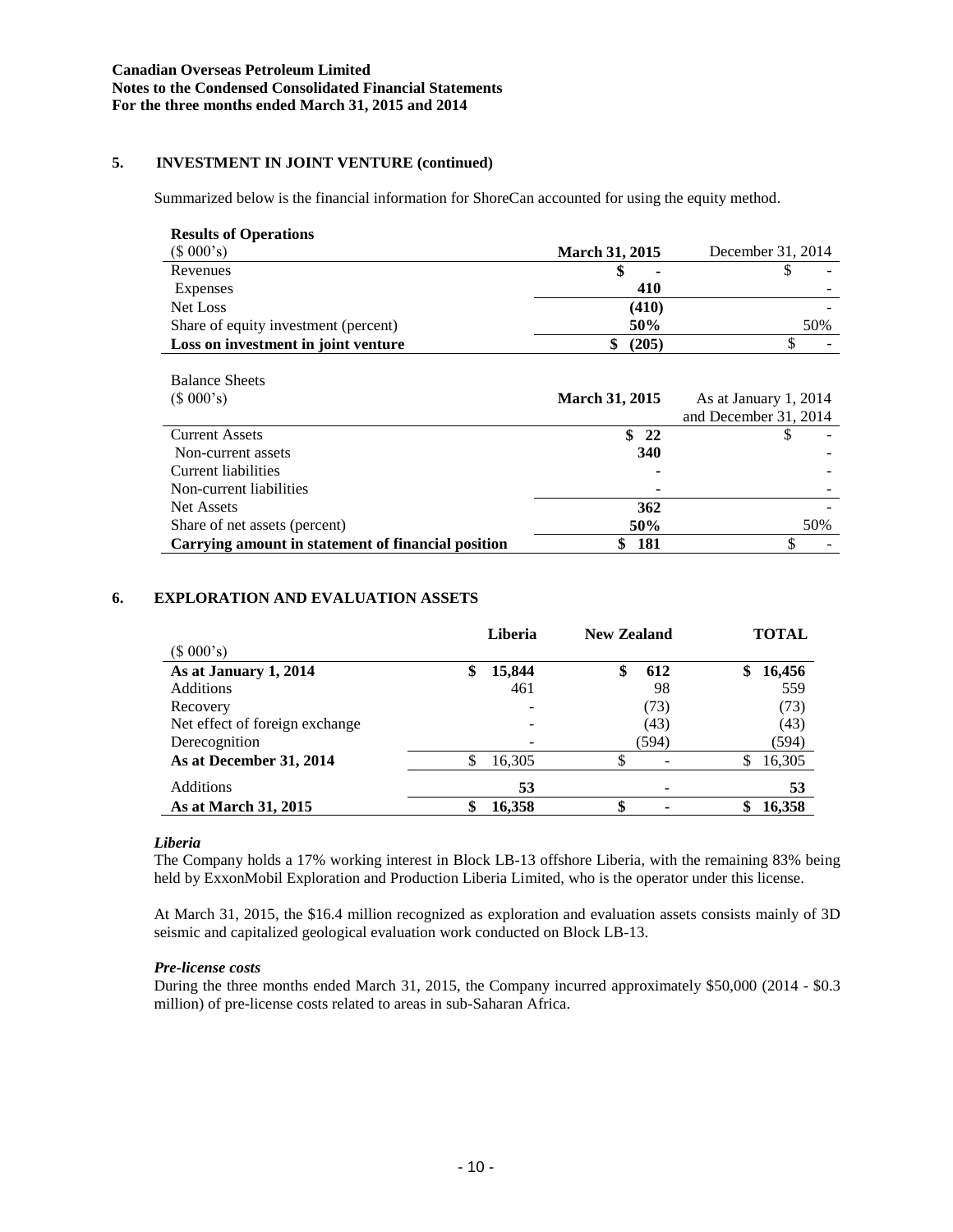# **7. ACCOUNTS PAYABLE AND ACCRUED LIABILITIES**

| (\$000's)               | <b>March 31, 2015</b> | December 31, 2014 | January 1, 2014 |
|-------------------------|-----------------------|-------------------|-----------------|
| Trade payables          | 993                   | 940               | \$1,228         |
| Joint interest payables | 175                   | 184               | 275             |
| Accrued liabilities     | 196                   | 238               | 223             |
| Other                   | 14                    | 18                | 21              |
| <b>Total</b>            | \$1.378               | \$1.380           | \$1.747         |

#### **8. SHARE CAPITAL**

#### **a) Authorized and Issued Common Shares**

#### Authorized

An unlimited number of common voting shares (the "Common Shares") without nominal or par value and an unlimited number of preferred shares, issuable in series.

#### Issued

The issued share capital is as follows:

and the

|                                                        | Number of<br><b>Common Shares</b> | Amount    |
|--------------------------------------------------------|-----------------------------------|-----------|
| Balance, January 1, 2014                               | 333,717,720                       | \$109,101 |
| Issued pursuant to public offering on April 3rd (i)    | 17,777,777                        | 6,623     |
| Issued pursuant to public offering on August 21st (ii) | 50,555,000                        | 3,990     |
| Share issue costs                                      |                                   | (2,467)   |
| Balance, December 31, 2014                             | 402,050,497                       | \$117,247 |
| Balance, March 31, 2015                                | 402,050,497                       | \$117,247 |

(i) On April 3, 2014, the Company closed a prospectus relating to its admission to the standard listing segment of the Official List, and to trading on the main market for listed securities of the London Stock Exchange. The Company issued 17,777,777 Common Shares at a price of Great British Pounds ("GBP") 0.135 (\$0.224) for gross proceeds of GBP 2.4 million (\$4.0 million). The agents were paid cash commission and fees of GBP 0.3 million (\$0.4 million) representing 5.0% of the gross proceeds of the public offering. Other expenses related to the public offering amounted to approximately \$1.1 million.

The Company also issued 888,889 Common Share purchase warrants ("Warrants") to its agent as compensation warrants in an amount equal to 5.0% of the aggregate number of Common Shares issued pursuant to the offering. Each Warrant entitles the holder to purchase one Common Share of COPL for the period until April 4, 2016, at an exercise price of GBP 0.135 (\$0.224). The fair value of the Warrants issued was recognized as share issue costs and estimated at \$0.1 million using a Black-Scholes option pricing model with the following assumptions:

|                               | 2014  |
|-------------------------------|-------|
| Risk-free interest rate       | 1.1%  |
| Weighted average life (years) | 2.0   |
| Expected volatility           | 81%   |
| Expected dividend yield       | $0\%$ |

On April 3, 2014 a derivative liability of \$0.1 million was also recognized in relation to the Warrants issued. The Warrants' exercise price is in GBP, and the Company's functional currency is in USD.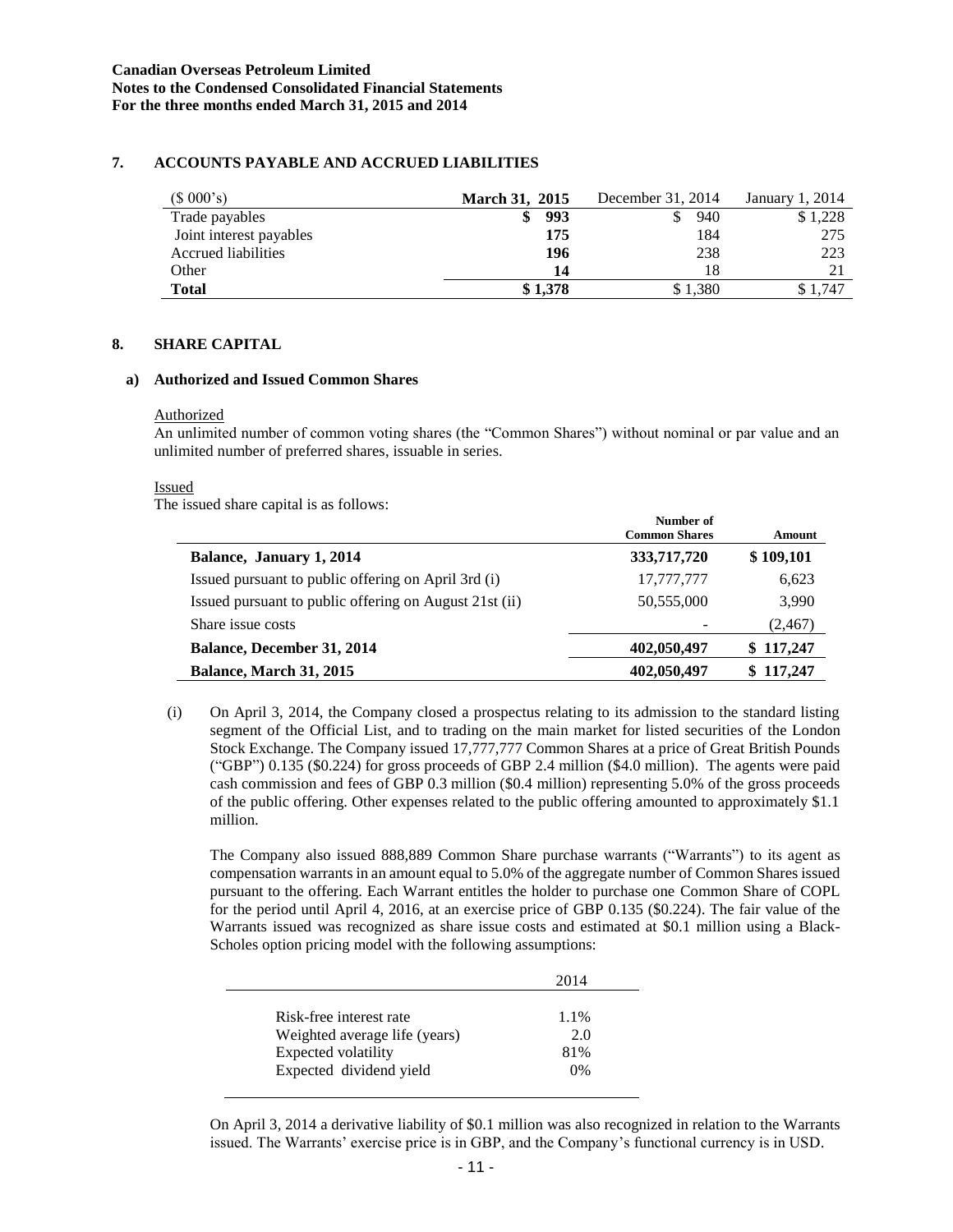## **8. SHARE CAPITAL (continued)**

### **a) Authorized and Issued Common Shares (continued)**

As there is variability in these exchange rates, the Warrants are classified as a derivative financial instrument. As at March 31, 2015, the derivative liability was revalued and a derivative gain of \$8,000 on the derivative liability was recognized. The estimated derivative liability as at March 31, 2015, is valued at \$49,000, using a Black-Scholes option pricing model with the following assumptions:

|                               | 2015     |
|-------------------------------|----------|
| Risk-free interest rate       | $0.51\%$ |
| Weighted average life (years) | 1.0      |
| Expected volatility           | 70%      |
| Expected dividend yield       | 0%       |

(ii) On August 21, 2014, the Company closed a short form prospectus in connection with a marketed offering of units of the Company ("2014 Offering"). Each Unit consisted of one Common Share in the capital of the Company and one share purchase warrant (the "Offering Warrants"). Each Offering Warrant entitles the holder thereof to purchase one Common Share at an exercise price of CAD \$0.40 (\$0.37) per Common Share on or before the date that is 36 months following the closing date. The Company issued 50,555,000 Units at a price of CAD \$0.20 (\$0.18) per Unit, for aggregate proceeds of approximately \$9.2 million pursuant to the 2014 Offering. The agents were paid a cash commission of \$0.2 million as well as \$0.5 million representing 5.0% of the gross proceeds. Other expenses related to the 2014 Offering of Units amounted to approximately \$0.3 million.

The fair value of the Offering Warrants issued was netted against proceeds from share capital and estimated at \$2.6 million using a Black-Scholes option pricing model with the following assumptions:

|                                                | 2014         |
|------------------------------------------------|--------------|
| Risk-free interest rate                        | 1.1%         |
| Weighted average life (years)                  | 3.0          |
| Expected volatility<br>Expected dividend yield | 70%<br>$0\%$ |
|                                                |              |

## **b) Warrants**

A summary of the Company's share purchase warrants outstanding at March 31, 2015 is as follows:

| (\$000's)                                             | Number of<br><b>Warrants</b> | Weighted Avg.<br><b>Exercise Price</b> | <b>Fair Value of</b><br>Warrants |
|-------------------------------------------------------|------------------------------|----------------------------------------|----------------------------------|
| Balance, January 1, 2014                              |                              | \$<br>$\blacksquare$                   | \$                               |
| Issued pursuant to public offering (note $8$ (a) (i)) | 888,889                      | 0.22                                   |                                  |
| Issued pursuant to public offering (note $8$ (a)(ii)) | 50,555,000                   | 0.37                                   | 2,612                            |
| Expired                                               |                              |                                        |                                  |
| Balance, December 31, 2014                            | 51,443,889                   | \$0.36                                 | \$2,612                          |
| <b>Balance, March 31, 2015</b>                        | 51,443,889                   | \$0.36                                 | \$2,612                          |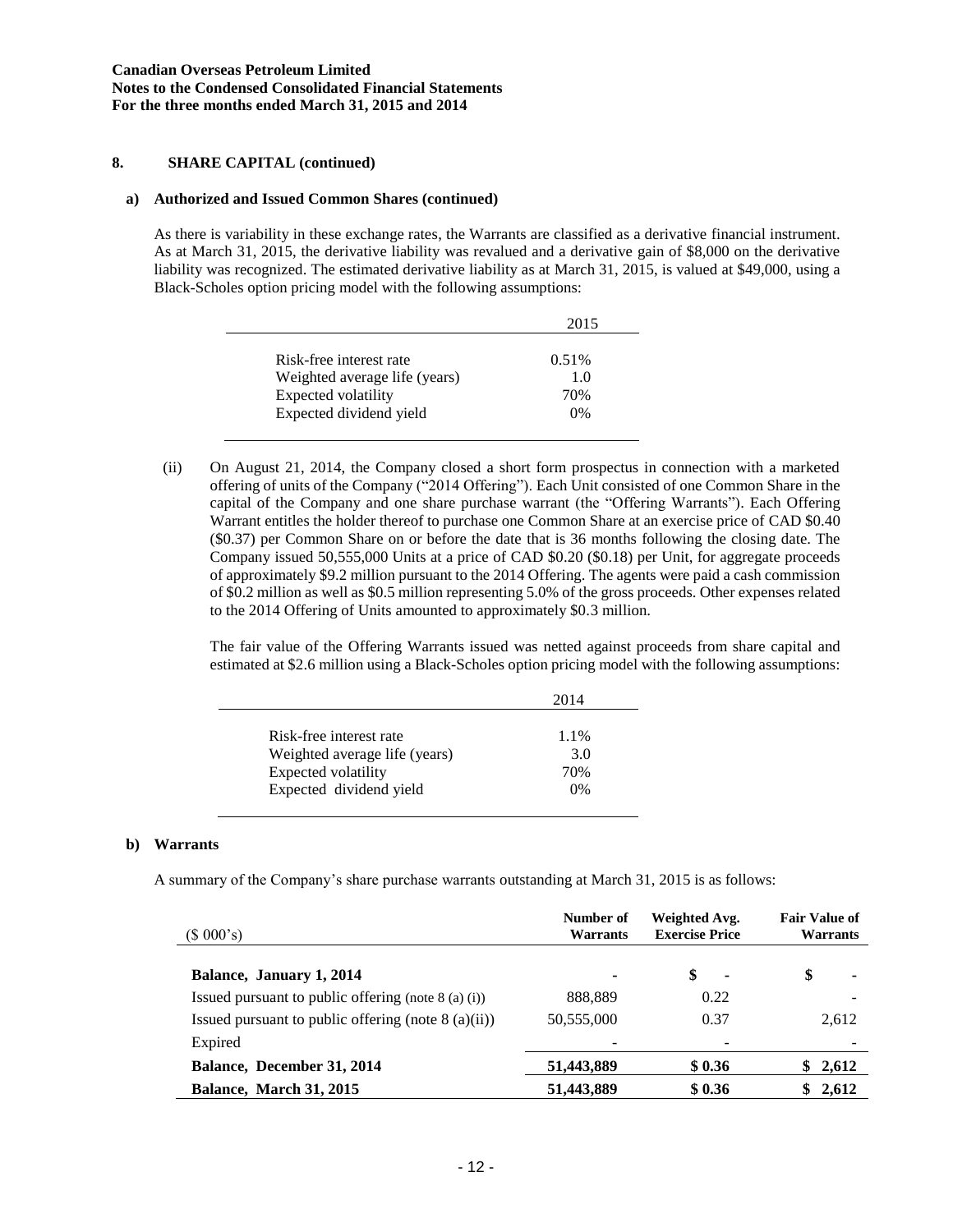## **8. SHARE CAPITAL (continued)**

### **c) Incentive Stock Options**

The Company has a stock option plan where the number of Common Shares reserved under the plan shall not exceed 10% of the issued and outstanding Common Shares and the number reserved for any one individual may not exceed 5% of the issued and outstanding shares. Exercise prices for stock options granted are determined by the closing market price on the day before the date of grant.

| (\$000's)                                        | Number of<br><b>Options</b> | Weighted Avg.<br><b>Exercise Price*</b> | <b>Contributed</b><br><b>Capital Reserve</b> |  |
|--------------------------------------------------|-----------------------------|-----------------------------------------|----------------------------------------------|--|
| Balance, January 1, 2014                         | 31,320,000                  | 0.51<br>\$                              | \$<br>50,164                                 |  |
| Granted                                          | $\overline{\phantom{a}}$    |                                         |                                              |  |
| Forfeited                                        | (3,255,000)                 | 0.66                                    | (2,150)                                      |  |
| <b>Balance and exercisable December 31, 2014</b> | 28,065,000                  | \$0.49                                  | 48,014<br>S                                  |  |
| Balance and exercisable March 31, 2015           | 28,065,000                  | \$0.49                                  | 48,014                                       |  |

\*The weighted average exercise price has been converted in USD based on the foreign exchange rate in effect at the date of issuance

No stock options were exercised during the three months ended March 31, 2015 and the year ended December 31, 2014.

As March 31, 2015, a total of 28,065,000 stock options to purchase Common Shares are outstanding, having a weighted average exercise price of \$0.49 (per share with a remaining weighted average contractual life of 1.90 years).

## **9. COMMITMENTS AND CONTRACTUAL OBLIGATIONS**

As at March 31, 2015, the Company has the following commitments:

| (\$000's)    | Total   | Less than<br>One Year | <b>One to Three</b><br>Years | <b>Four to Five</b><br>Years | <b>After Five</b><br>Years |
|--------------|---------|-----------------------|------------------------------|------------------------------|----------------------------|
| Office lease | \$2.727 | 584                   | l.169                        | 974                          | $\overline{\phantom{0}}$   |

The Company is committed under operating lease agreements for the rental of office space in Calgary, Canada. The approximate total lease payments are \$2.7 million and are payable over the next five years.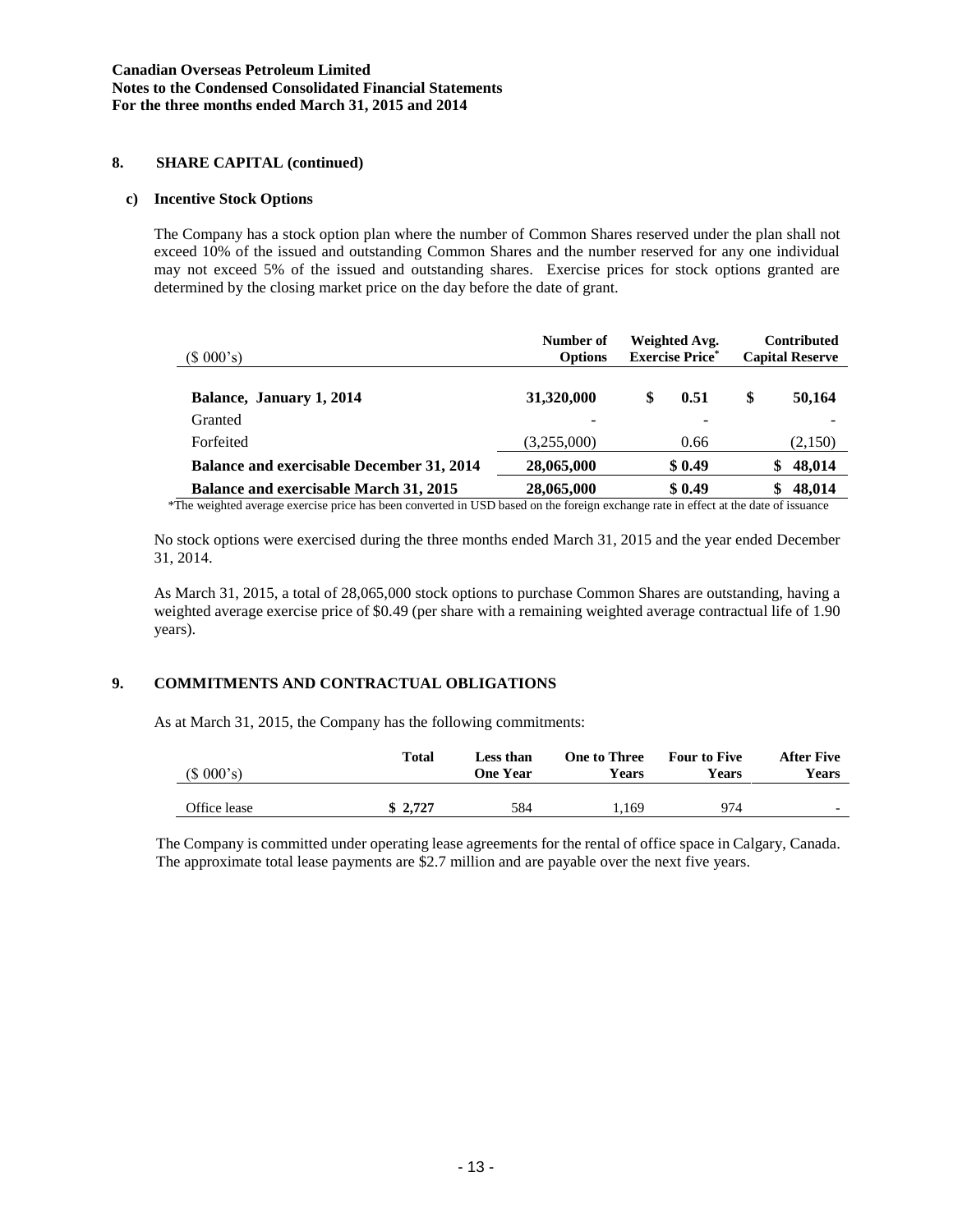# **10. FINANCIAL INSTRUMENTS**

The Company has classified its cash and cash equivalents and other deposits as financial assets at fair value through profit and loss and has measured them at fair value. Accounts receivable and loan receivable are classified as loans and receivables; accounts payable and accrued liabilities are classified as other liabilities; these items are measured at amortized cost.

#### **a) Fair values**

As at March 31, 2015 and December 31, 2014, the fair values of all financial instruments not carried at fair value approximated their carrying values due to their short-term maturity.

## **b) Foreign exchange risk**

To mitigate a portion of its exposure and to the extent it is feasible, the Company keeps its funds in currencies applicable to its known short-term obligations.

Cash and cash equivalents includes amounts denominated in foreign currencies:

|                             | <b>March 31, 2015</b> | December 31, 2014 |
|-----------------------------|-----------------------|-------------------|
| <b>Great British Pounds</b> | 94                    |                   |
| Canadian Dollars            | 2.799                 | 5.062             |

## **11. NET CHANGE IN NON-CASH WORKING CAPITAL**

| (\$000's)                                                                                                 | March 31, 2015 |      | March 31, 2014 |                |
|-----------------------------------------------------------------------------------------------------------|----------------|------|----------------|----------------|
| (Increase) decrease in accounts receivable                                                                | \$             | (78) | \$             | 4              |
| Decrease in prepaid expenses                                                                              |                | 94   |                | 26             |
| Decrease in deposits and prepayments                                                                      |                | 1    |                |                |
| Decrease in loan receivable                                                                               |                | 3    |                | $\overline{4}$ |
| (Decrease) increase in operating accounts<br>payable and accrued liabilities                              |                | (2)  |                | 686            |
| Non-cash transaction:                                                                                     |                |      |                |                |
| Net effect of foreign exchange                                                                            |                |      |                | 123            |
| Net change in operating non-cash working capital                                                          | \$             | 18   | \$             | 843            |
|                                                                                                           |                |      |                |                |
| Increase in prepaids related to financing activities<br>Increase in accounts payable related to financing | \$             |      | \$             | (641)          |
| activities                                                                                                |                |      |                | 210            |
| Net change in financing non-cash working capital                                                          | \$             |      | \$             | (431)          |
|                                                                                                           |                |      |                |                |
| Increase in accounts payable related to exploration                                                       |                |      |                |                |
| assets                                                                                                    | \$             |      | \$             | 75             |
| Net change in investing non-cash working capital                                                          | \$             |      | \$             | 75             |